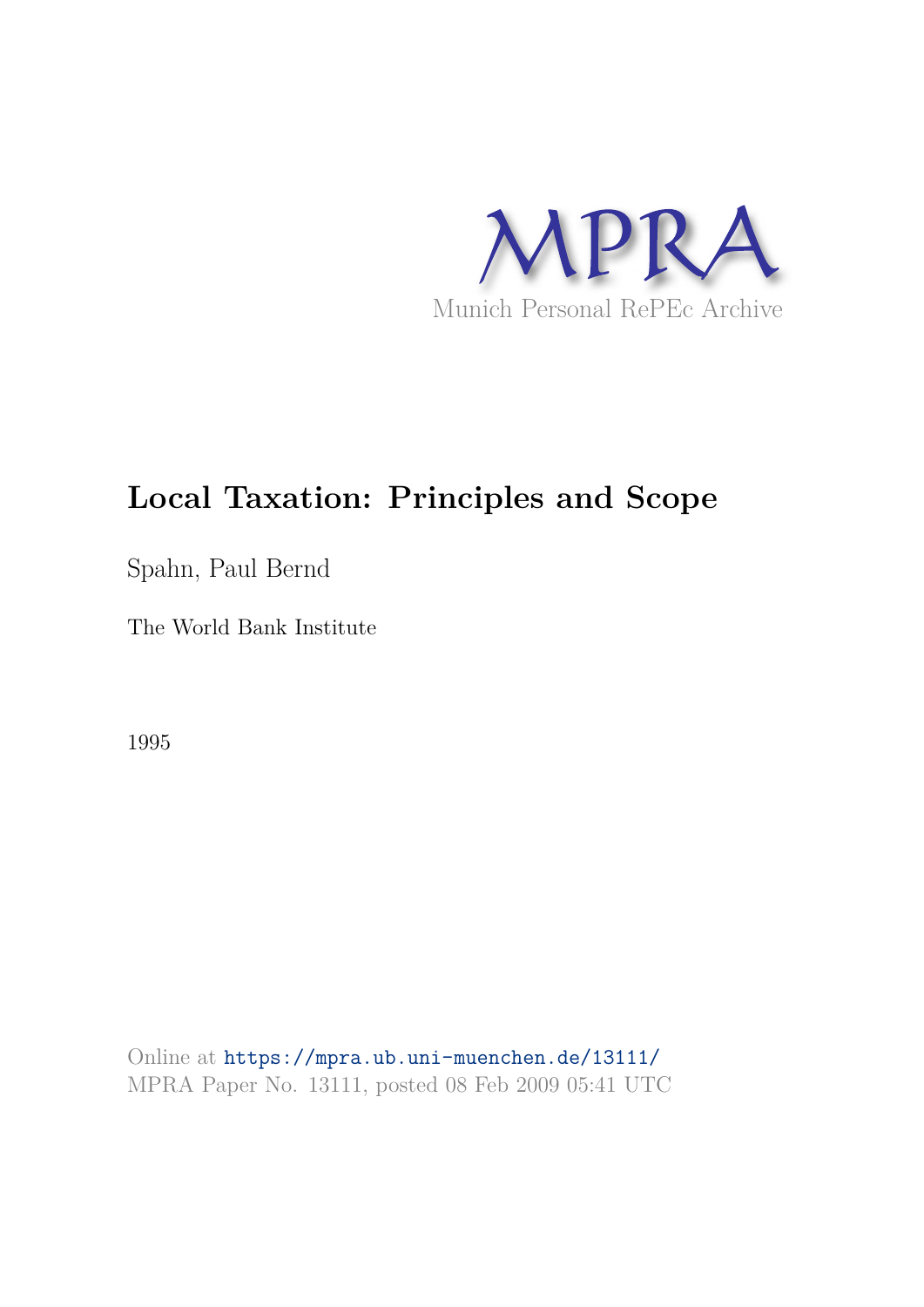# **Local Taxation: Principles and Scope**

*by Paul Bernd Spahn, University of Frankfurt am Main* 

### **1. Introduction**

j.

*There is broad agreement among economists as well as political scientists that many public services should be provided at low level of government in order to enhance the efficiency of the public sector and to increase its responsiveness to voters' preferences and demand for collective services. The European Union has explicitly recognized the principle of "subsidiarity" in its intergovernmental relations by which public functions should be exercised at the lowest possible tier of government unless they are positively provided more effectively at a higher level.* 

*The theory of federalism has established an operational framework for assigning expenditure functions to the various levels of government, central, state and local. The literature is not reviewed in this paper.<sup>1</sup> It can be observed, however, that, in practice, expenditure assignment follows the theoretical guidelines rather closely, and that there is little variety, in principle, as to the assignment of such functions like defense, foreign policy, and international trade to the central government, and education, health, or housing to lower levels of responsibility.* 

*However, the decentralization of public functions raises the question of local finance and taxation in particular. While guidelines to local taxation can also be found in the theory of federalism, their impact on actual arrangements is remarkably weak. The way local services are financed in different countries varies widely. While Scandinavian countries typically raise significant local revenue from own taxes (on average as high as 15 percent of GDP), local budgets in Austria, Germany, France, Japan and the United States also rely heavily on local taxation (albeit at a lower level; see chart 1). However, many countries finance local budgets mainly through grants (apart from the Scandinavian countries--which also use grants intensively--, in particular Italy, the Netherlands and the United Kingdom).<sup>2</sup> Most scholars agree, however, that local taxation* is *an important part of local autonomy that is so cherished by economists and political scientists alike.* 

*This paper attempts to summarize main principles that govern local finance and local taxation in particular, and to discuss their implications. While some of the criteria will support each other guiding into the same direction, others are in sharp contradiction to each other. It has to be acknowledged that the various principles discussed must conjointly determine the scope for local taxation. One criterion may be binding while all other principles rank a particular tax favorably as a local revenue source. If local taxation is to be strengthened, this calls for the easing of the binding constraint whenever this is feasible through tax policy and administrative or organizational measures.* 

 $^{\rm 1}$  See, however, the "classical" contribution of Oates (1972), and a more recent review of the *literature in Walsh (1993).* 

 $^{\rm 2}$  When comparing local internationally, it has to be recognized that the federal countries  $^{\rm 2}$ *(Austria, Germany, the United States, Canada and Australia) also have an important middle tier, which performs many of the functions that are assigned to local government in unitary states.*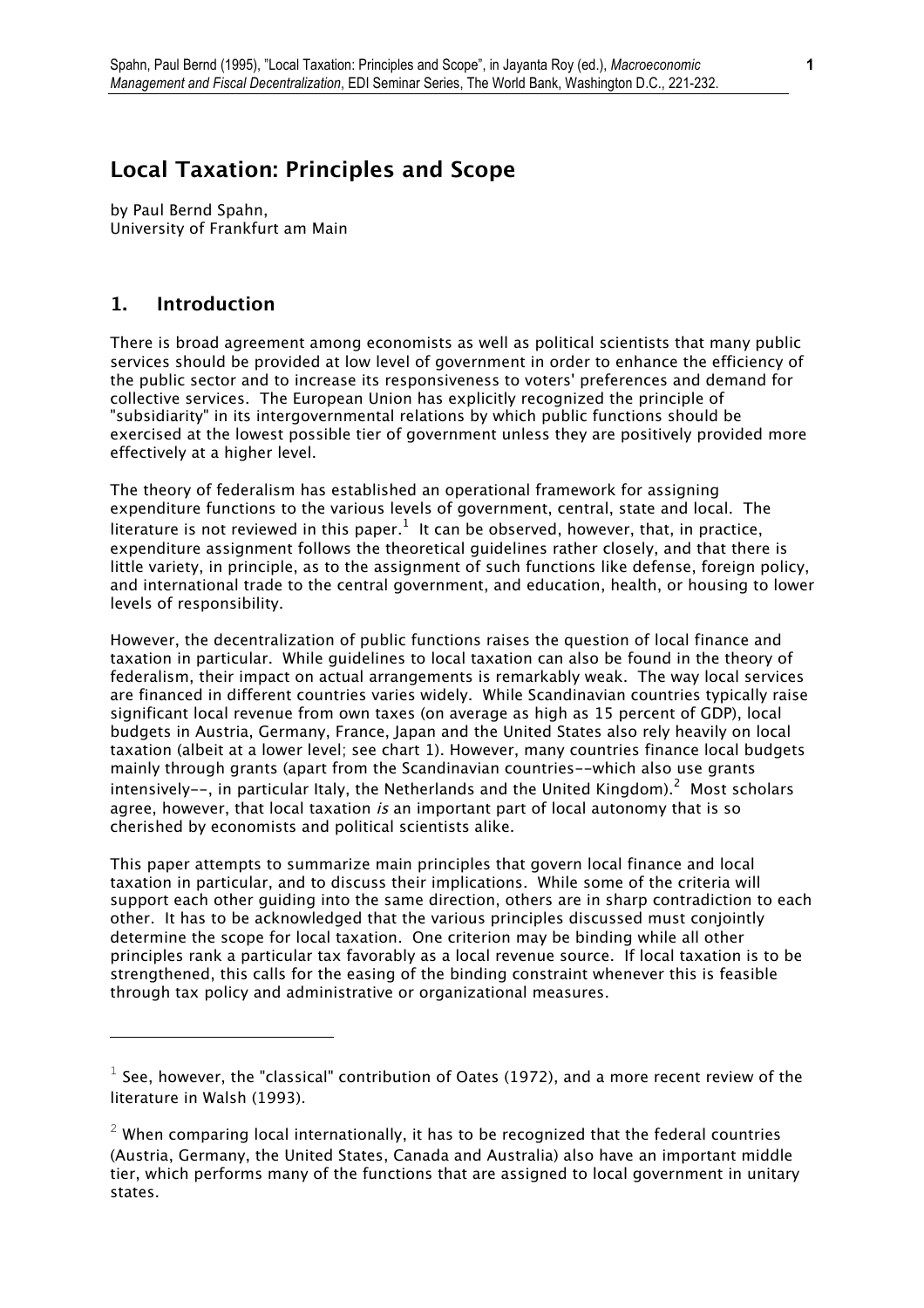

Figure 9-1. Local Government Revenue and Revenue Transferred from Other Levels of Government

Note: Data are for 1991 except for Spain, Norway, and Finland (1990), Japan and the United States

 $(1989).$ Source: International Monetary Fund (1993).

## **2. Principles of local taxation**

*The paper discusses the following principles for local finance and taxation:* 

- *1. Local accountability*
- *2. Tax-benefit link*
- *3. Non-distortion*
- *4. Regional equity and long-term efficiency*
- *5. Reliability and stability of tax bases*
- *6. Tax-sharing as implicit insurance, and*
- *7. Administrative simplicity.*

#### *2.1 Local accountability*

*Local politicians should be responsive to the expressed preferences of their local citizens, or encounter defeat in local elections. This is the basic principle of accountability of local policy makers, and it is essential both for economic efficiency and democratic representation. The principle calls for own tax bases of local governments, and it works against the financing through grants or tax sharing with higher levels of government. General revenue raised by and transferred from other levels of government tends to blur the issue of local responsibility and accountability. The principle also supports the quest for policy discretion of local politicians and parliaments, and it entails the right to determine*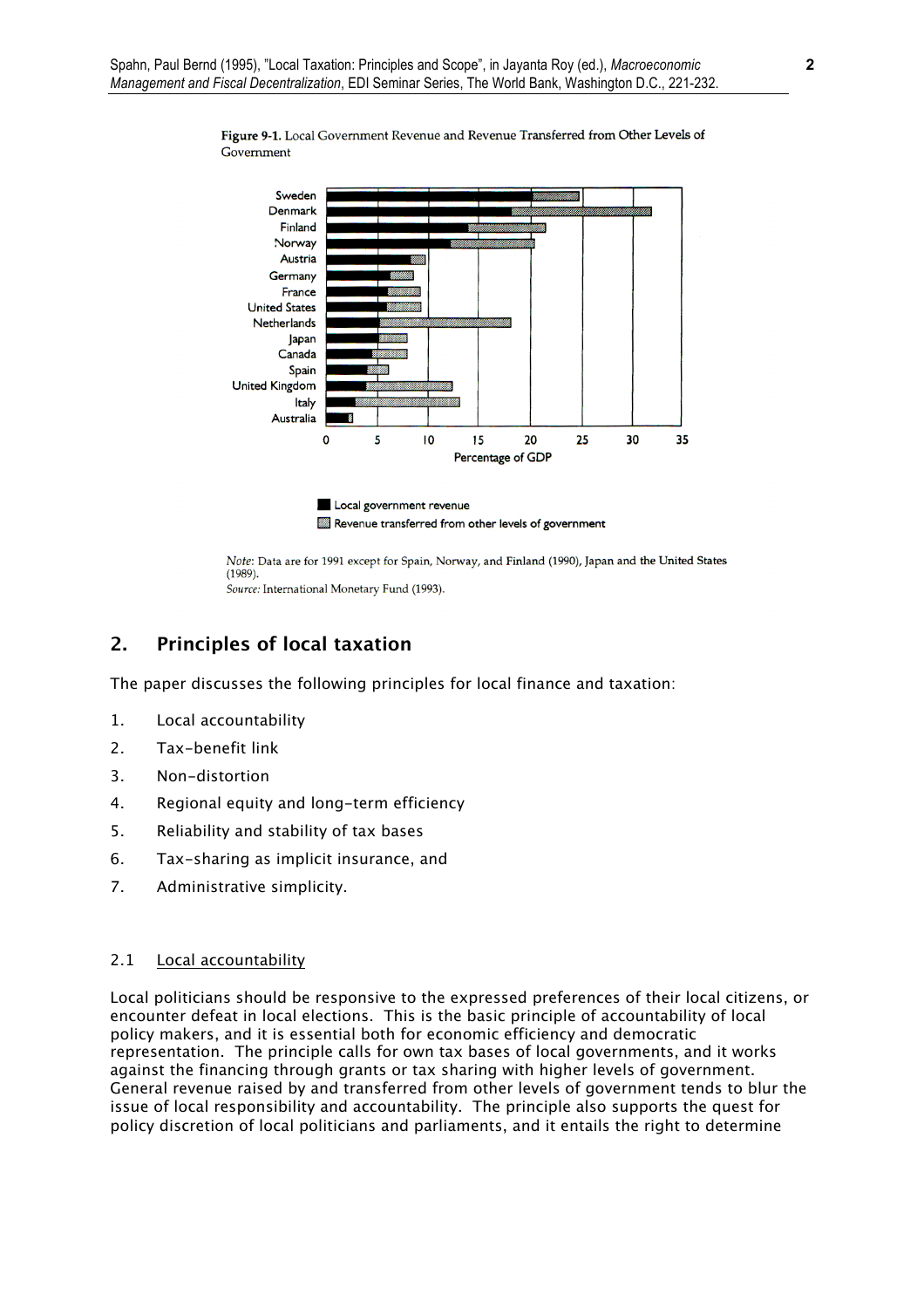*their own tax rates.<sup>3</sup>*

*Discretion in local tax policy is a necessary, but not sufficient conditions for accountability. Accountability also implies that local taxes be borne by local citizens. There must be equivalence between the provision of local public goods and the tax carried by local votercitizens. If taxes can be exported onto taxpayers of other jurisdictions, accountability is reduced as local voters can shift the burden of financing the local budget onto others. Local incidence or non-exportability of the tax must be valid at least at the margin, for incremental or higher-quality services, while standard local services might be finance through transfers from other jurisdictions. However, standard local services must be defined in a way so as to avoid strategic behavior, i.e. they must be outside the control of local government.* 

*The accountability criterion favors a local personal income or a property tax. A tourist tax or local business taxes rank poorly under this principle because these taxes can usually be "exported" to other jurisdictions.* 

*Accountability also calls for a strict separation of local public budgets and entrepreneurial activities of local government. While the local budget is subject to voters' control and is ultimately financed through taxation, companies--although public--operate outside the electoral process and should exclusively be subject to market discipline. This does not preclude public ownership of such firms, or the use of profits for financing public budgets; neither does it preclude subsidies to local firms where they are related to public benefits and subject to political control.* 

#### *2.2 Benefit-tax link*

j.

*The benefit-tax-link principle emphasizes efficiency aspects of local taxation as to the provision of public goods. If a link can be established between a tax and the willingness to pay for a public service, the tax plays a role similar to a price in a <i>quid-pro-quo* market *transaction. This would enhance individual (and/or collective) welfare in the provision of public goods. While market prices will automatically emerge in functioning markets for private goods, a tax-price for public goods is more difficult to establish. Yet for many local services fees and user charges as well as contributions of beneficiaries to the financing of local investment projects can be defined and employed successfully.* 

*A tourist tax -- although in conflict with the accountability criterion -- can be defended under the benefit-tax principle as long as it is sensed to be an equivalent to a payment for local services received. Furthermore, the principle works in favor of local business taxes whenever local services are perceived as factor inputs by local firms and hence "purchased" through the tax. Although one may object to the business tax on grounds that it can be "exported" to other jurisdictions and thus fails to strengthen accountability at the local level, the argument is weak when taking an integral view of the tax. Moreover, the objection rests on very narrow assumption as to the shifting of the tax.* 

*It is not certain, for instance, that a local business tax is shifted onto producer prices and thus "exportable" as held by its opponents. The tax may represent payment for local inputs that would otherwise appear in private costs of the firm. This is true whenever the benefittax link prevails. Local business taxes may thus be used to finance local infrastructure for business, to lower the firm's operating costs via communal services, and so forth. Costreducing effects might also show up indirectly, for instance in labor productivity when the* 

 $^3$  It should be noted in passing that the accountability principle also calls for autonomy in *local public borrowing.*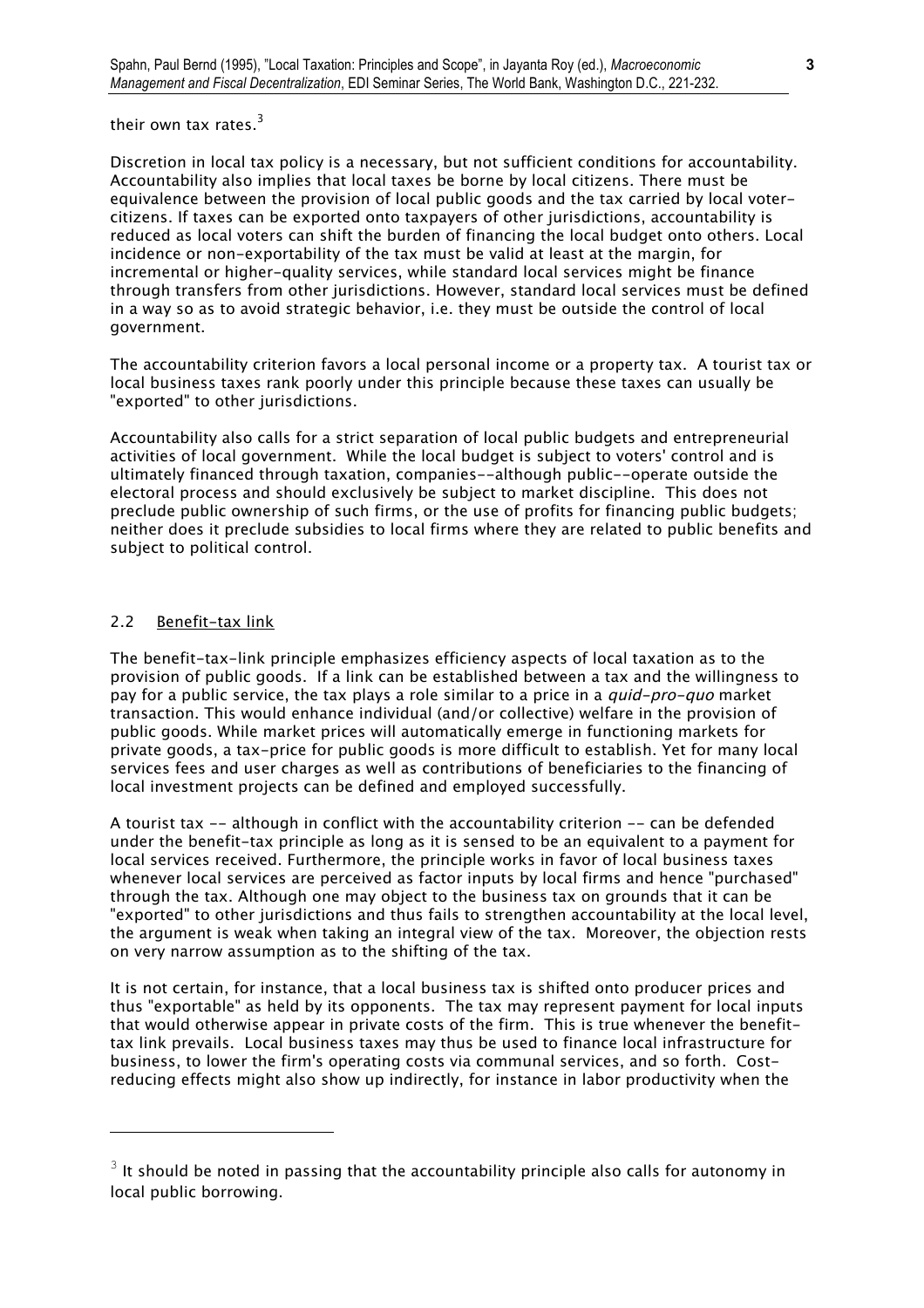*quality of the local labor force improves through education, recreational facilities or health care.* 

*The benefit-link principle may also call for an intermediate level of government whenever local benefits exhibit spillovers that accrue to a region rather than to a locality. In this case, benefits can be "internalized" for the beneficiaries of a region, and the tax be seen as a market equivalent for the service consumed. This could eventually be achieved through negotiated payments among groups of municipalities that share the costs of a supraregional local service; it may also be achieved by the establishment of functional regional bodies or districts (like utilities for water and energy supply, or waste disposal).<sup>4</sup>* 

#### *2.3 Non-distortion*

j.

*Taxes should be non-distortive in that they do not affect allocation decisions in the private sector; taxation should ideally be "neutral" in that sense. Most of the existing taxes fail on this criterion, but market choice is typically limited within the nation as a whole, which works as a barrier against non-neutrality at that level. At the municipal stratum, however, the criterion has a particular importance since taxpayers can always avoid a high level of local tax by shifting the tax base to low-tax jurisdictions. This leads to horizontal tax competition among local government with potentially ruinous consequences for the municipalities' ability to raise tax revenue at all.* 

*Horizontal tax competition among jurisdictions has two dimensions: (i) it imposes discipline on the variability of tax rates; and (ii) it restricts taxation to tax bases that cannot easily be transferred to other municipalities.* 

*The first issue vanishes if all municipalities impose the same tax rate. This could either be achieved through national legislation or through horizontal cooperation. Yet uniform rates are in conflict with the accountability principle and should be avoided under this aspect. Furthermore, some regional variation in tax rates is likely to be tolerated by taxpayers. This is in view of the benefit-tax principle as long as these variations reflect the regional pattern of demand for public services. Thus tax-rate variability is desirable and--within the limits*  imposed by the benefit-tax principle--also feasible. Ruinous competition--by which local *governments underbid each other through lowering tax rates mutually until they reach a zero-level--can be avoided by national legislation that imposes a "floor" on local tax rates.<sup>5</sup>*

*The second issue is usually addressed by selecting an immovable local tax base. As long as the tax base cannot be shifted to other jurisdictions, taxation is neutral and efficient (in the sense that it does not exhibit "excess burden"). The argument is in strong support of a local property tax and a local income tax based on the residence principle. It also favors a local business tax. In particular a local land tax seems to be an ideal candidate under this guideline.* 

<sup>&</sup>lt;sup>4</sup> In the United States, even education is organized in this fashion -- through school *districts. While education is, of course, a service, it involves substantial "externalities" (benefits) for society as a whole, which renders it intrinsically different from a quasi-private service like water and electricity supply. This must also affect the financing of the service.*  In particular, it calls for equalizing grants in order to establish regional equity of educational *opportunities, and/or to compensate for regional spillover effects. Financing education according to a pure benefit-tax principle is thus inappropriate.* 

 $^{\rm 5}$  This approach was also adopted by the European Union with regard to her member  $^{\rm 5}$ *countries in the case of VAT and excise taxation.*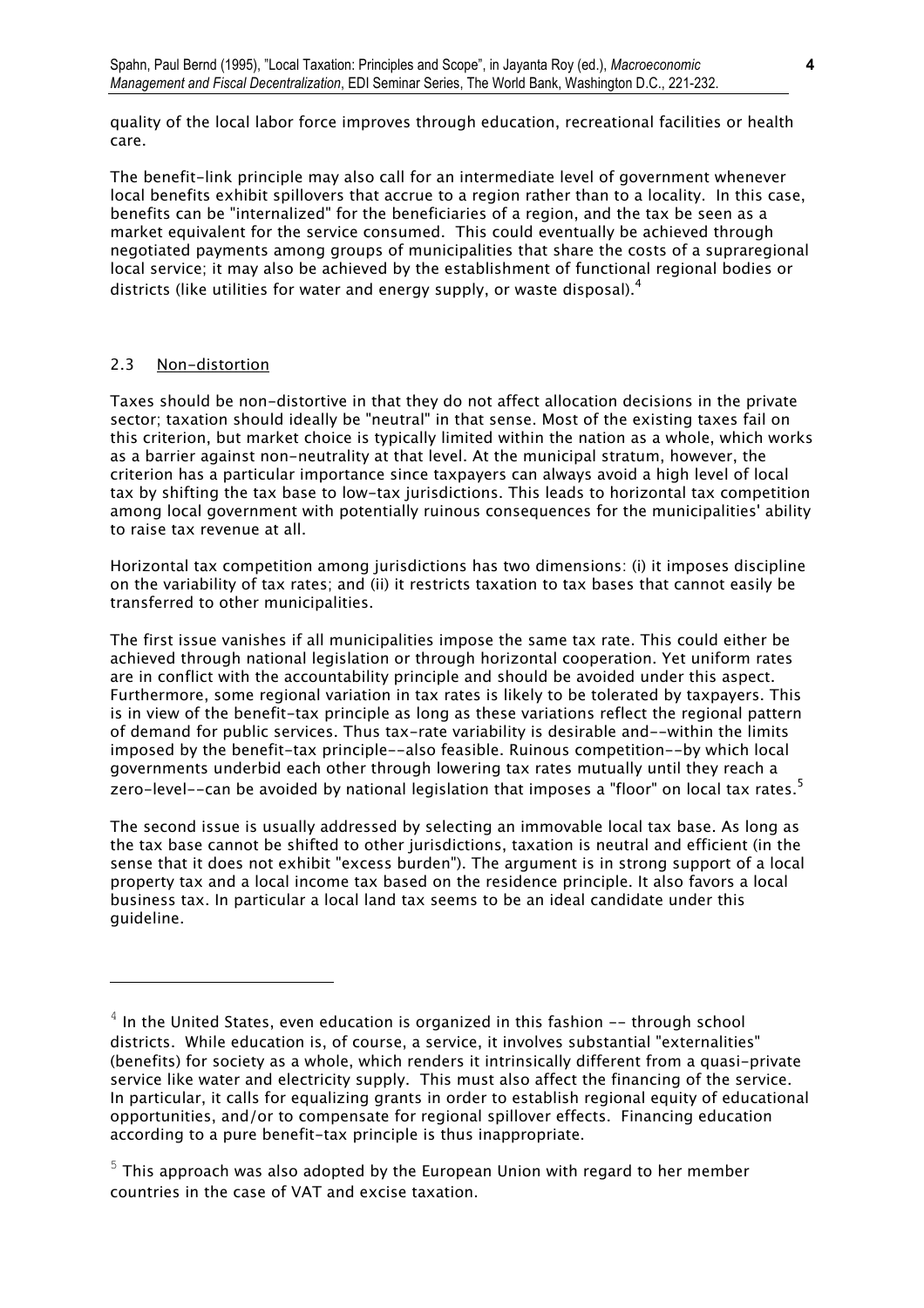*While land is indeed physically immobile, the tax base of a land tax may not be, however. This is the case whenever municipalities have the right to define their own valuation rules or to concede tax preferences and exemptions at their discretion. Under these circumstances, the tax base might be eroded although the physical base remains untouched and is, of course, immobile.* 

*This calls for national legislation as to the definition of the local tax bases. Valuation rules, tax preferences and exemptions relating to local tax bases should all be uniform throughout the nation in order to avoid the* de facto *erosion of a base that is physically immobile. With standard rules for the tax base, no tax benefits can be reaped by the inefficient cross hauling of tax bases from one municipality to another. The only incentive to reallocate resources from one jurisdiction to another should subsist in the differential of tax rates.* 

*Standard rules for local tax bases are also commendable in view of our next point, regional fairness. Horizontal tax competition among municipalities must, however, be allowed to operate--as is required under the principles of accountability and public service efficiency (benefit-tax link). However, it should be restricted to the setting of tax rates only.<sup>6</sup>*

#### *2.4 Regional equity and long-term efficiency*

L

*Local taxation should ideally reflect a regionally equitable revenue pattern for reasons of distributional justice among jurisdictions. This is, of course, a pure value judgment, yet it may also be warranted on political grounds if social fairness and cohesion of the nation are felt to enhance political stability. On these grounds, taxes on bases that are unevenly*  distributed across jurisdictions (like natural resources) are *not* suited for local use because *they usually entail large regional inequities. The regional-fairness principle is difficult to realize in practice since the distribution of most tax bases can be expected to be regionally inequitable to some degree. A local turnover tax is, however, closely linked to local economic activity, and it would rank higher, on this scale, than most other taxes.* 

*The principle of regional equity contradicts the aforementioned neutrality argument which views the local immobility of the tax base as efficiency improving. Indeed, natural resources- -like land--are locationally immobile and should rank high as local tax bases on neutrality grounds. But those regions that are devoid of such resources often perceive this as unfair. Moreover, the neutrality argument takes a narrow view on efficiency as it dwells on the non*interference of taxation with the allocation of *private* goods; it disregards the benefit-taxlink criterion, which stresses the more efficient use of *public* goods.

*Under the benefit-tax link argument, natural resource taxation at the local level should be avoided. This is because it is most unlikely that local public services and infrastructure financed through local resource taxation would enhance* collective *welfare and/or be sustainable in the longer run.<sup>7</sup> Economic history is full of examples where a temporary resource boom has financed local investments that failed to produce the expected returns over a longer term. More generally, the longer-term rates of return of natural resources* 

 $^6$  Restricting tax competition among local governments to the setting of the tax rate has the *further advantage of reducing information costs of taxpayers. If tax base competition is allowed, the information requirements for locational decisions--in particular of businesses- might become formidable. Undesirable transaction costs pertaining to the non-transparency of the tax system must result.* 

 $^7$  Moreover, natural resources evaluated at world market prices might prove to be a very  $^\dagger$ *volatile and unreliable revenue source, which must rank low on the next criterion for local taxation to be discussed.*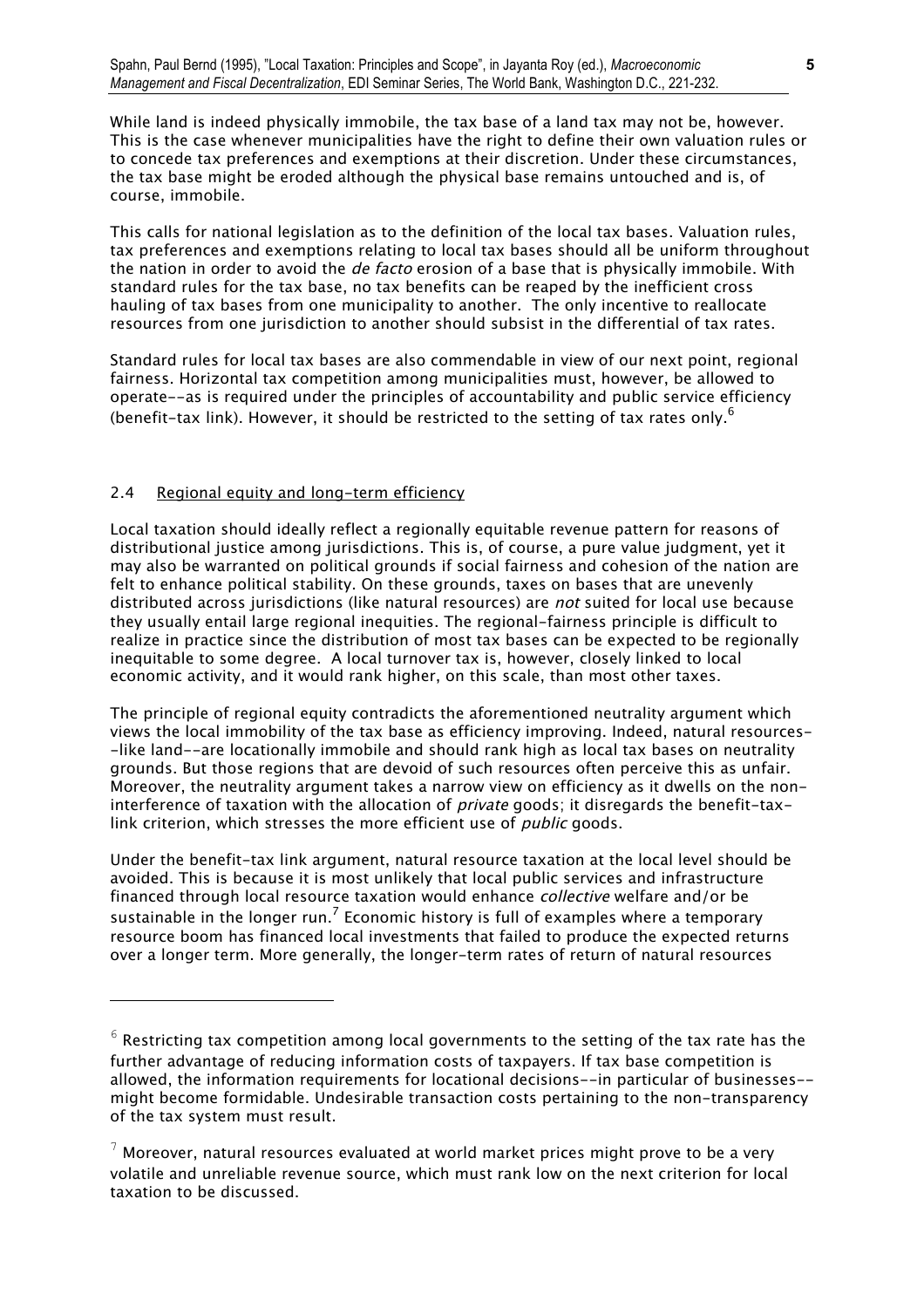*seem to be higher when invested nation- (or even world-) wide rather than confined to the region of origin. It is thus preferable to tax natural resources at the national level not only for reasons of regional fairness, but also for reasons of longer-term efficiency.* 

*In practice, a balance has to be struck between the local government's interest to have its citizens benefit from the wealth of local resources, and the nation's interest to avoid large regional inequities and/or to make more efficient use of resources in the longer-term. This usually calls for some revenue-sharing arrangement between the local and the national governments--which can take various forms and rests ultimately on political negotiation. It must be stressed, however, that this type of tax sharing may not only be more equitable than exclusive tax assignment rules; it may also be efficiency-enhancing, a fact that is not always realized by scholars of fiscal federalism.* 

#### *2.5 Reliability and stability of tax bases*

i.

*Local governments have to provide services on a continuous and reliable basis; local infrastructure should also expand incessantly with larger, bulky investments being financed either through borrowing or with the assistance of higher-level governments.* 

*While borrowing must, in principle, be available for local governments to bridge emerging revenue gaps, this should neither be used on a recurrent basis, nor for macroeconomic stabilization purposes at that level. However, steady outlay performance calls for a reliable and sustainable revenue base, a base that remains largely sheltered from the cyclical variations of economic activity. It is therefore questionable whether municipalities should be given the progressive personal income taxes because these tend to exhibit greater fluctuations over the business cycle than other taxes--although local income taxation might be commendable for other reasons. This explains why local income taxes are typically proportional.<sup>8</sup> Where local governments are allowed to piggyback on a national personal income tax, a proportional surcharge on the tax base is often preferred to a surcharge on national taxes due or paid.* 

*A local business tax would also rank low on the account of revenue-stability, because local business activities might be subject to large fluctuations over the cycle; it may also be an unreliable revenue source if local businesses face a longer-lasting structural crisis. However, the conclusion is not as straightforward as that. It hinges on the type of business tax employed that varies significantly among countries.*

*This is not the place to look more closely into local business taxation as such. However, the various forms of business taxation employ very different tax bases. Business activities are assessed for tax purposes on the basis of local (gross or net) turnover, of local value-added, the local wage bill, local business capital, or local profits. Sometimes, effective cash or accrual accounting figures are used; sometimes the tax base is defined in legal terms that are independent from business decisions (for instance standard valuation rules). In some cases the business tax is similar to a minimum tax on notional capital or notional returns.<sup>9</sup> And often, the business tax appears in the form of a schedular tax with different combinations of tax bases.* 

 $^8$  Sometimes, the local income tax base is also subject to a maximum for that reason, as  $^8$ *implicitly in the German local income-tax-sharing arrangements.* 

<sup>&</sup>lt;sup>9</sup> The German "Gewerbesteuer" has elements of a minimum tax in that business capital *defined by standard valuation rules (that incorporate parts of long-term debt) is taxed; also the business profit tax base includes part of interests paid on long-term debt which is more reliable and stable than a profit tax base on its own.*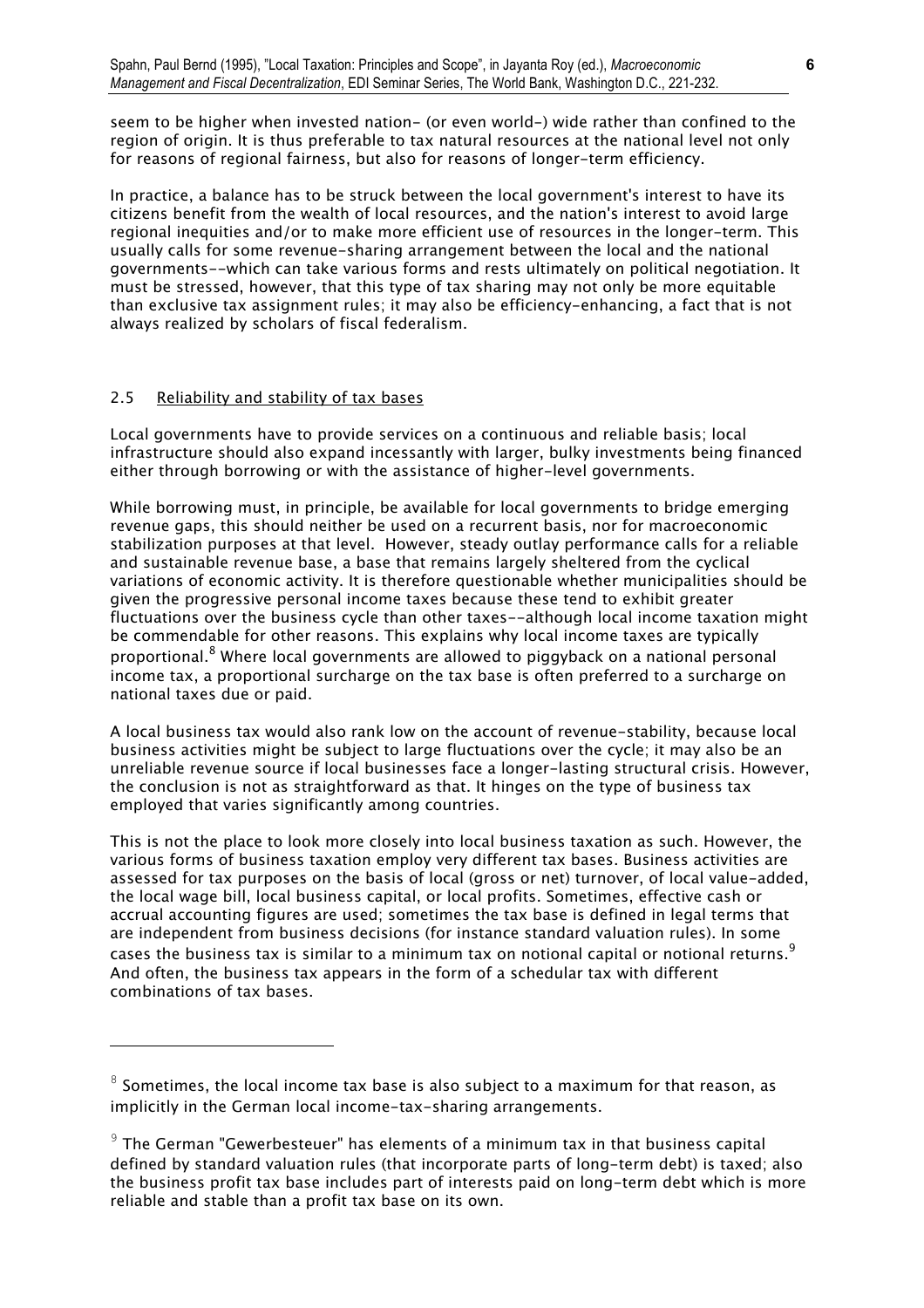*The local incidence of these tax bases (for instance, what is local profit?) is not always clear where firms operate at a supraregional level. In these cases, the distribution of a compound national tax base (for instance, national profits) onto municipalities is effected by a standard procedure based on obvious local variables (like local turnover or the wage bill), or a combination of such criteria.* 

*Obviously, no general conclusion can be drawn on the reliability and stability of a local business tax under these circumstances. A minimum tax on local capital is certainly less volatile than a local profits tax. A local tax on gross turnover or on the wage bill would rank somewhere in between. Furthermore, it has been argued that a local minimum tax on capital must lead to perilous erosion of the local capital stock when firms do not make profits and still have to pay tax. This could undermine the longer-term reliability of the tax base itself. These problems encountered within the realm of local business taxation lead us to our next point--the role of local tax sharing as an insurance device.* 

#### *2.6 Tax-sharing as implicit insurance*

j.

*It is well known that individuals may prefer a reliable and stable certainty-equivalent to volatile and unstable revenue. For this certainty-equivalent they are willing to sacrifice resources and pay an insurance premium.10 Where risks can be pooled and be defined empirically, private companies will supply corresponding insurance contracts--provided the government establishes rules for orderly market operations.* 

*Similarly, local governments have an interest to stabilize their revenue basis and may be willing to trade-in volatile sources of revenue for more reliable and steady elements. Take, for instance, the case where local budgets depend largely on a local business profits tax. This tax can be expected to be highly volatile in response to the business cycle and produce little or no tax revenue during recession. In cases where the municipality depends on a large local employer, the situation could even become critical if the company is forced to go out of business or incurs bankruptcy. This will put strain on the local budget just at a time when revenues are most needed to cope with a local unemployment problem.* 

*Revenue risks and structural uncertainty form yet another rationale for tax sharing between the lower tier and higher-level governments. Again, tax sharing could be welfare enhancing and improve efficiency. In Germany, for instance, local governments have, at one point, handed over a share of their genuine business tax to the state and central governments in exchange for a share of personal income tax. This swap of revenue bases through mutual tax sharing represents an implicit insurance device for the local sector since resources of the business tax are pooled and handed back in the form of a more reliable revenue source, which hinges on overall macroeconomic performance.<sup>11</sup>* 

*This form of tax sharing may be an interesting model for China in the future where the corporation tax is assigned, at present, to regional jurisdictions according to the principle of ownership. While regional governments may be reluctant to share this revenue source in periods of rapid growth and buoyancy, they may be inclined to reconsider their attitude in periods of normal activity or even recession.* 

<sup>&</sup>lt;sup>10</sup> The analysis was first provided by von Neumann-Morgenstern and is found in any *textbook on risky decision-making.* 

 $11$  In a strict sense, pooling the risks was not the only motive of the sharing arrangements, *which could have been effected entirely without bringing in the personal income tax. The fact that personal income tax has a stronger buoyancy than the local business tax led to a strengthening of local revenue over the longer term.*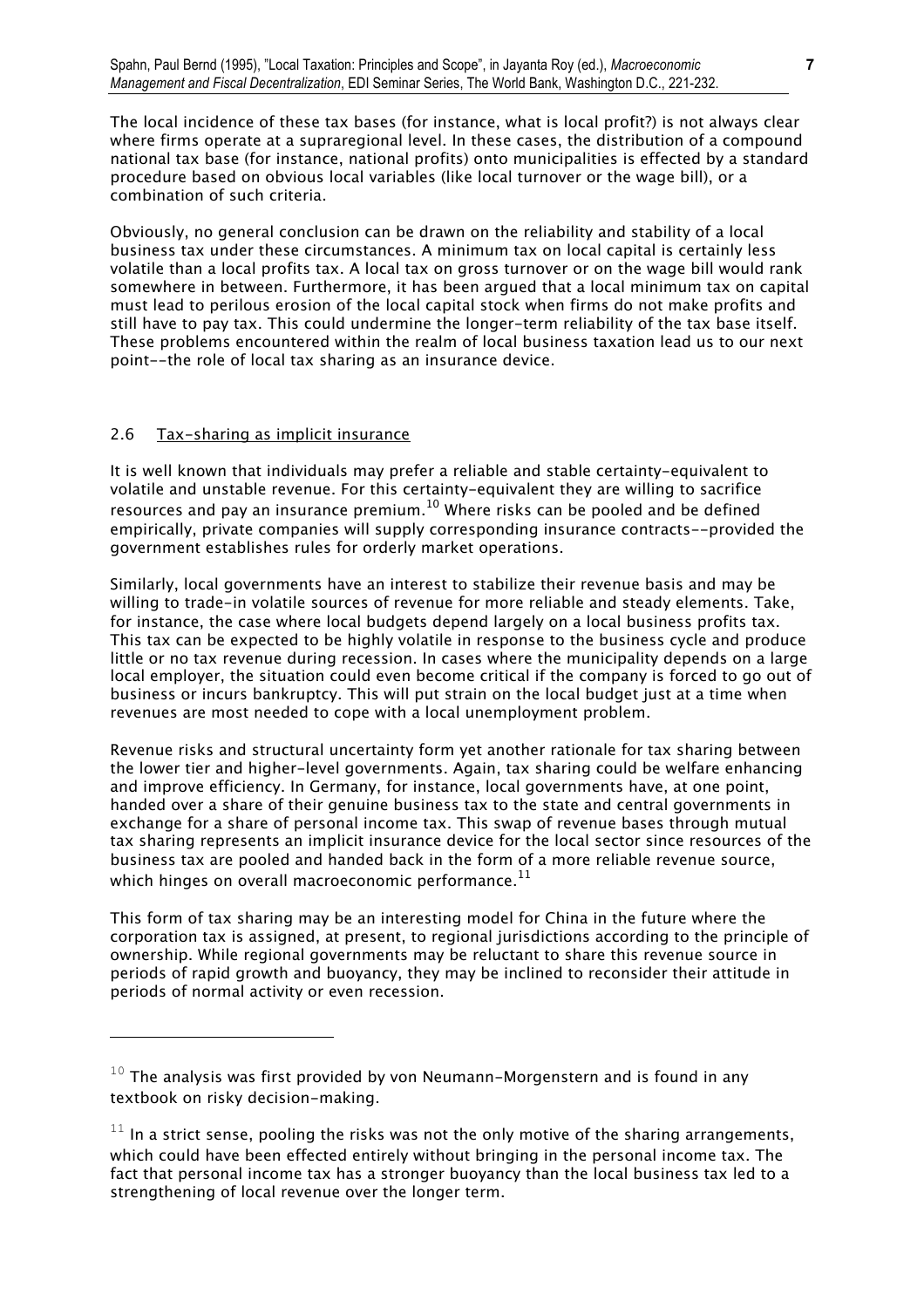*Local tax sharing poses, again, the problem of devising a horizontal regional apportionment formula for the shared taxes. Again, various criteria can be employed, although the most prominent feature is the derivation principle. Yet other criteria are also used where this leads to regional inequities. Local turnover, local value-added, the local wage bill, or local capital installed have already been mentioned when discussing the business tax before. Moreover, local tax sharing arrangements may include equalization provisions: an equal per-capita component or standardized needs criteria based on statistical information outside the control of municipalities. It is questionable, however, whether the central government should engage in local horizontal equalization. The central level should ideally concentrate on equalizing revenue among states or provinces, and leave local redistribution to the middle tier. Provincial equalization of local government finance should, however, be subject to some general principles for the whole nation, which is achieved through framework legislation at the central level.* 

#### *2.7 Administrative simplicity*

j.

*Local taxes have to be administered by all municipalities alike, large or small. Since smaller jurisdictions face potentially higher administrative costs per unit of revenue raised than larger ones, the local tax system as a whole is constrained by the formers' ability to administer the taxes. Otherwise, regional inequities would result from the effective variance in taxes collected. This calls for a simple local tax system.* 

*Administrative simplicity works against many of the taxes that rank high according to other criteria of local taxation. A local income tax, a local VAT, a local business tax may all be commendable under most criteria, yet they are cumbersome to administer at the local level. Even a property tax, the ideal local tax candidate for most scholars of federalism, rates poorly under administrative aspects since it requires sophisticated valuation rules in order to be efficient.<sup>12</sup>* 

*In many instances there are solutions to administrative problems, however.* 

*First, the design of local taxes can be tailored to administrative conditions. For instance, a local business tax can operate under a nationally standardized tax base that is broad, based on simple cash flow accounting and focused on easily identifiable criteria such as turnover or wages paid. Since the tax is payable only by a small number of business firms, all local governments should be in a position to levy such a tax.* 

*Second, local tax policy can make use of existing administrative procedures and government or non-government institutions. For example, a local income tax could be tagged on the centrally levied income tax in the form of a surcharge on the base or a piggyback tax on the central tax. More complicated valuation procedures, like those required under a local property tax, could be administered at the county rather than the local level--eventually by delegation. And some taxes can take the form of surcharges on services rendered by private or semi-public companies and utilities, like surcharges on electricity or telephone bills, or on the cost of water supplied.13 The companies that provide the service can easily administer all such levies at low costs, and the rates of the surcharges can be tailored to the local* 

<sup>12</sup> *Valuation can, of course, be avoided if the tax base is a simple physical measure, like square meters for land, yet this fails to take the economic aspects of land use into account and cannot be considered to be efficient.* 

<sup>&</sup>lt;sup>13</sup> A surcharge on the water bill would also be closely related to the cost of sewerage. It can *thus be considered a user charge in accordance with the benefit-tax principle, enhance local service efficiency, and also finance the protection of the environment.*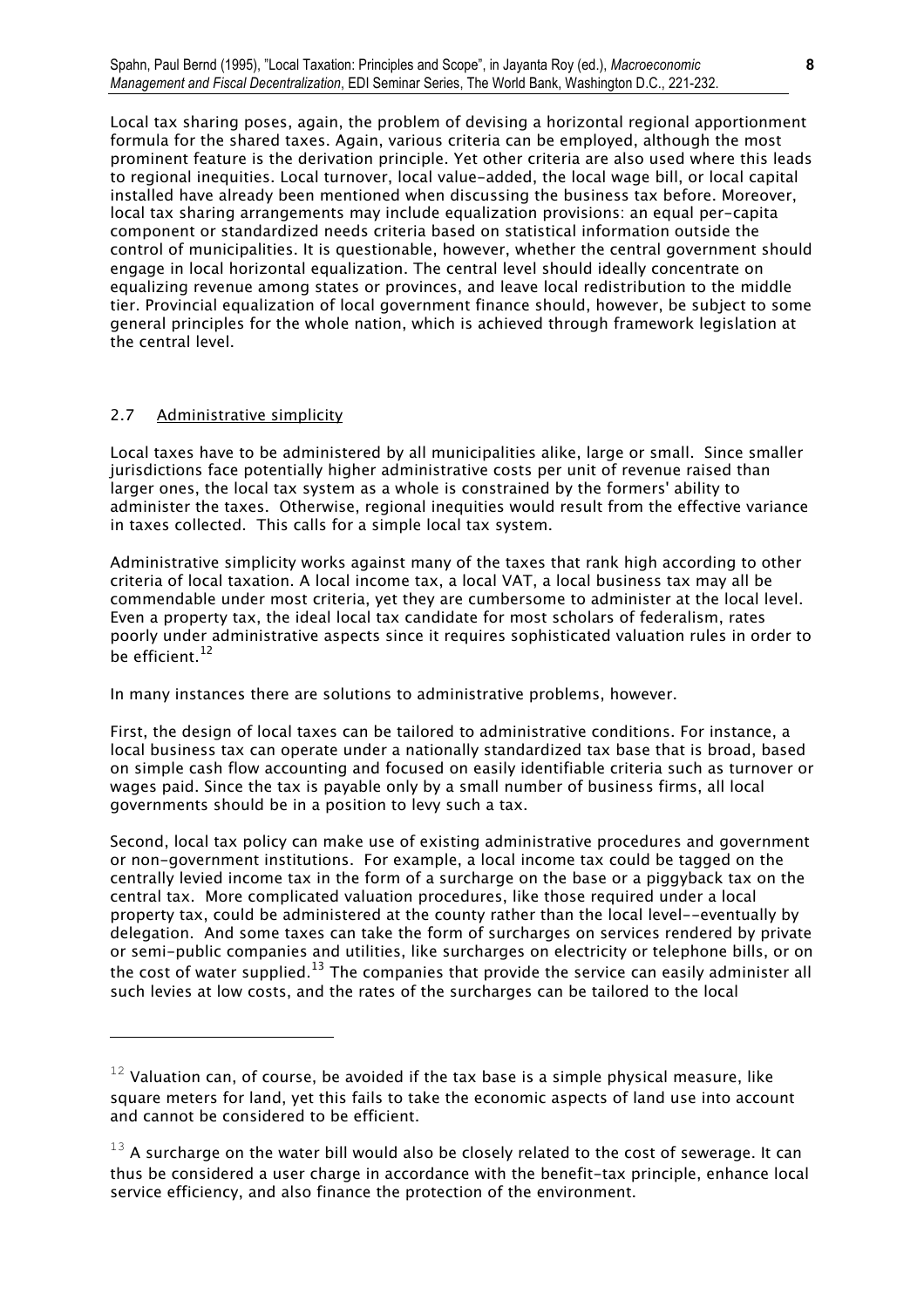*preferences of the municipality. Local governments should, however, pay for administrative services rendered by other government or non-government institutions in order to avoid inefficiencies. A zero-cost tax administration would undoubtedly lead to excessively bureaucratic procedures over the longer run, and it repudiates the principle of accountability.* 

# **3. Summary and conclusions**

j.

*It is obvious that not all criteria for local taxation discussed are consistent with each other or could be realized fully at the same time. And it is clear that they jointly limit the scope for local taxation severely. As can be seen from chart 1, only the Scandinavian countries are able to raise a significant proportion of GDP in terms of local taxes, mainly through a local income tax or an income tax surcharge. All other countries depicted in the chart raise, on average, only less than 5 percent of GDP in terms of local taxes with a high of 8 percent for Austria, and a low of 2 percent for Australia (2.5 percent for Italy). All countries make substantial use of complementary grants to the local sector, albeit at varying degrees. It is thus an illusion to believe that local services could exclusively by financed through own local taxes. This is true even for the high-tax Scandinavian countries.* 

*Furthermore, the choice of taxes for local government is also limited. Disregarding smaller taxes--like gambling taxes--more substantial local revenue can be expected from local turnover or sales taxes, a local VAT, a local personal income tax, a local business tax, and a local property tax. A local turnover tax and*--a fortiori*--a local VAT has a number of drawbacks, as it must interfere with similar taxes levied at the national level. Even as a piggyback tax, a local VAT poses problems through the tax credit mechanism. It is not clear whether a local tax credit should be accorded to inventories or the purchase of investment goods, for instance, or which jurisdiction should ultimately bear the cost of the tax credit. A similar question arises as to the redemption of tax for exports (respectively the zero-rating of exports). This is why all countries but one14 that employ a VAT have refrained from allowing the local sector to penetrate that tax area.* 

*A local turnover tax--unless levied as a single-stage retail sales tax--may face the problem of "cascading" which is the cumulating of tax as goods are transacted among taxable units in the process of production and distribution. For high local tax rates, cascading exhibits significant allocative distortions, and even exports may bear the tax unless provisions are made to redeem traders.15 A cascading sales tax will have a limited scope, as tax rates must remain low in order to check emerging distortions.<sup>16</sup>* 

*A local retail sales tax may become operational, however, be consistent with accountability, and even work as a benefit-tax. It is, however, more difficult to administer--because of the greater number of taxpayers and the difficulty to impose bookkeeping. Such a tax is thus susceptible to large* de facto *inequities through the negative distributional impact of effective tax collection.* 

<sup>14</sup> *Brazil operates a sales tax/VAT at all three levels of government with formidable administrative and conceptual problems.* 

<sup>15</sup> *A redemption scheme for local tax on exports raises the question of how and who should*  finance the scheme. It could also raise suspicion abroad and face countervailing action of *foreign trading partners under the GATT.* 

<sup>16</sup> *Hungary operates a local net turnover tax as a business tax with relatively low rates (maximum 0.8 percent).*